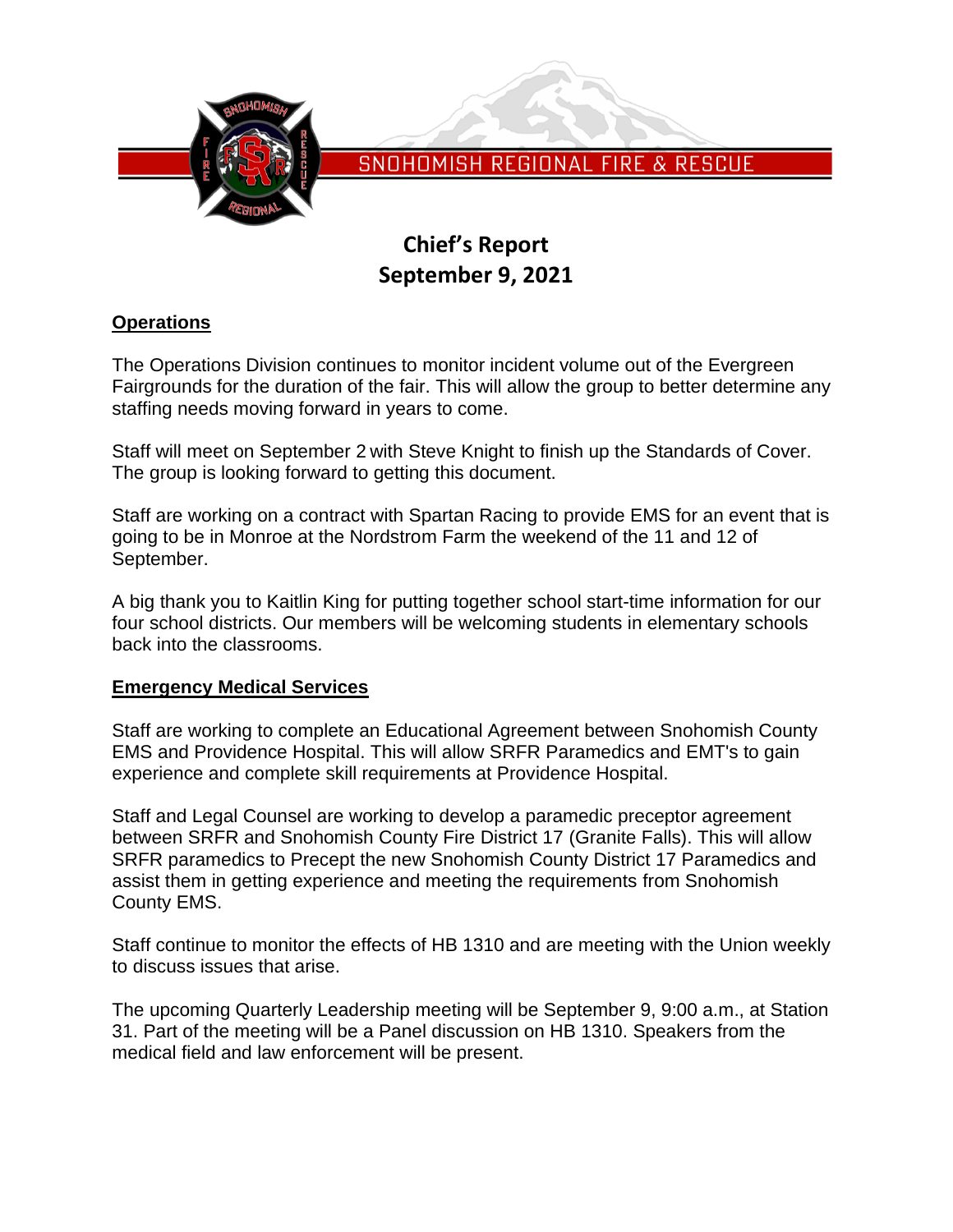# **Training**

Snohomish Regional Fire and Rescue's six new recruits are in Week Seven of the preacademy training program. The Training Division and Snohomish Fire District #4 have the recruits in a Red Card class this week. The recruits are scheduled to start the Academy 9/13/2021. Additionally, three probationary Lieutenants will be assigned to the academy starting September 7 to serve as Company Officers.

Staff continue to update the 2022 and long-range training plan. We are currently preparing the 2022 schedule and working with Snohomish Fire District 4.

Staff continue to work toward accreditation.

Human Resources and Training have started the process of Entry Level Firefighter testing. We are looking at the hiring and testing process for possible changes in the future

Human Resources and Training are preparing for the Driver Operator test scheduled for October.

Human Resources and Training are discussing future tests for the Part time firefighter, Hazmat Team, and Paramedic students.

Staff are conducting first round evaluations with 2021-1 probation class.

Staff conducted exit post-probation interviews with the class that just completed probation.

The Training Division and Human Resources are researching training on equal employments opportunities and productive work environment. We will bring in the IAFF, teamster, and the shop to discuss a plan to review and implement the training

Staff are changing the usernames in Target Solutions to reflect the new email addresses. This process is currently planned to go live September 1.

# **Health and Safety**

Staff are working to finalize the annual physical schedule and coordinating physicals which start on 9/5. The medical truck and trailer will be delivered to Station 71 9/1/2021.

Staff are working on solutions and procedures surrounding the Governor's vaccine mandate.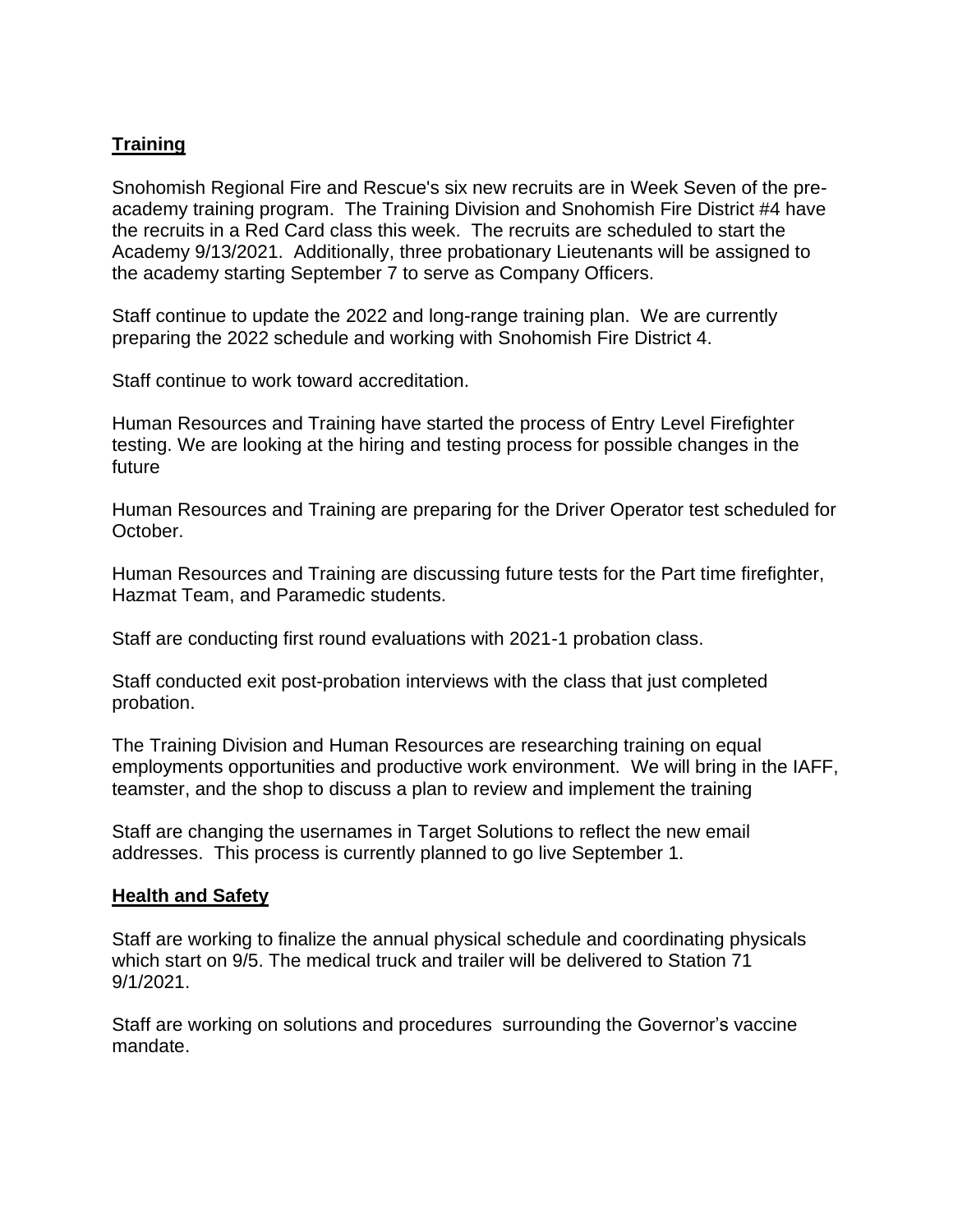Staff submitted a draft of the strategic plan to Chief O'Brien and D.C. Messer for the final processing for approval. Next, the draft plan will go to the Community Leader Advisory Committee (CLAC) for comment and approval. Pending approval by the CLAC, the plan will go to the Board of Fire Commissioners for formal approval and adoption.

Staff are continuing work with the Standards of Cover team to finalize details on the Standards of Cover. It is our goal to present the Standards of Cover to the Board of Fire Commissioners later in September.

Staff met with Analyst Jennifer Pardee on her last day of employment with Snohomish Regional Fire & Rescue. She was thanked her for her years of service to the citizens of our community and provided her with a small token of our appreciation from SRFR.

#### **Fire and Life Safety**

#### **Fire Marshal**

The Fire Marshal's Office is receiving an increase in parking complaints and violations. Staff are developing solutions to address this problem.

Annual Safety Inspections for all schools in Mill Creek and Monroe are complete. Staff are working to complete fire safety inspections for the Lake Stevens School District.

#### **Community Relations**

The Fall Newsletter proof is completed and will go to the printer on 9/2.

The website is being updated with Levy information.

Open houses are scheduled. Staff will meet next week to initiate more planning. The dates for the Open Houses will be 10/4 at 81, 10/6 at 71 and 10/9 at 31.

Staff completed an updated draft of Public Information and Education Officer position description.

# **Accreditation**

Staff continue to work on the accreditation process.

# **Administration**

Staff continue to educate the public about the Fire Levy vote which will take place on November 2, 2021.

On 9/8, Commissioner Steinruck, Chief O'Brien and staff presented levy information to the Lake Stevens Chamber of Commerce.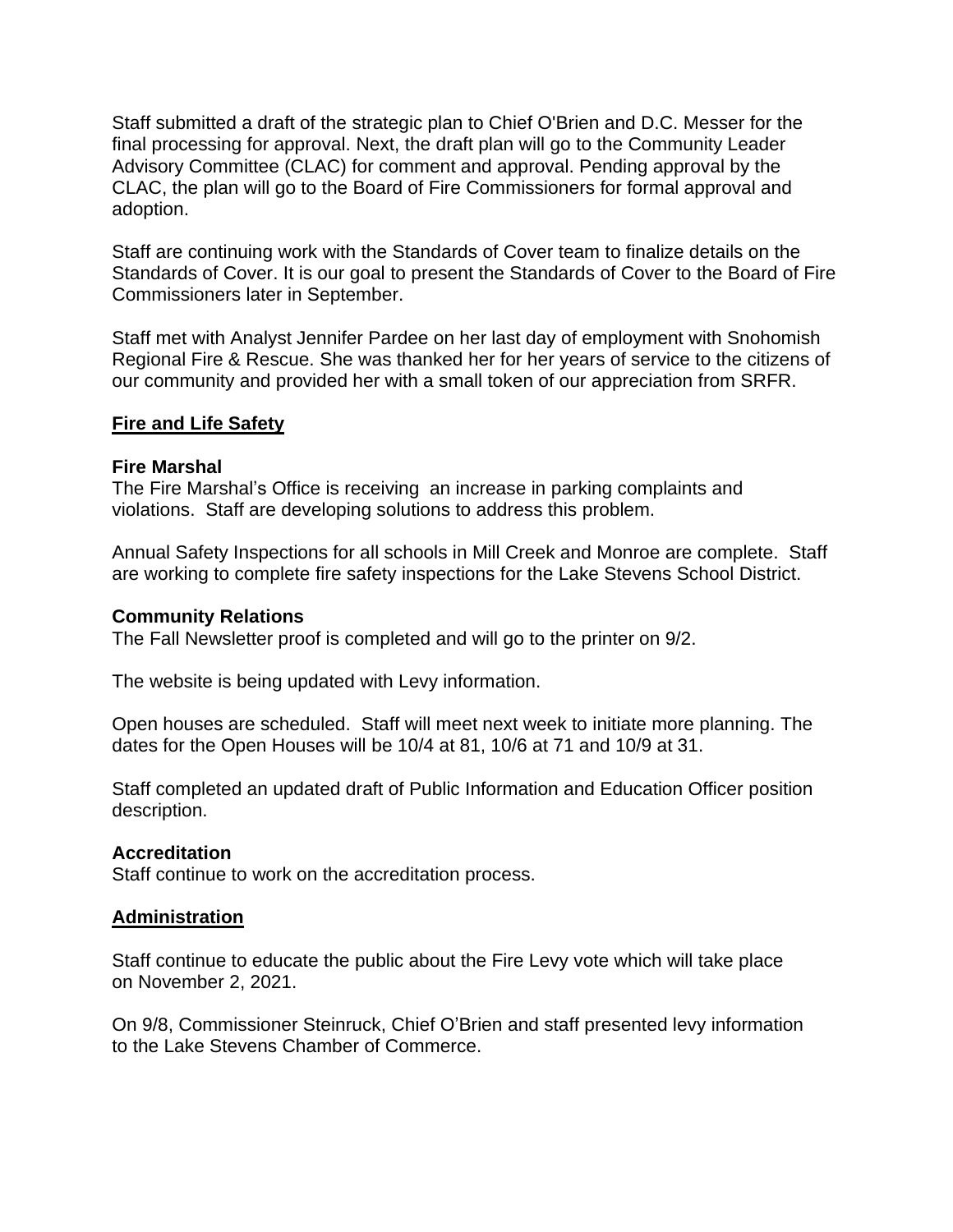Snohomish Regional Fire & Rescue is asking voters to return the fire levy from \$1.27 to \$1.50 per \$1,000 of assessed property value.

• Voters last approved a fire levy lid lift in 2017.

Inflation and costs for emergency services are outpacing revenue.

- Call volumes have increased 10.2% compared to the same time period last year.
- SRFR is limited to a 1% levy revenue increase per year
- Inflation is 6.3%.
- New construction fees provide a one-time payment, but that funding is inconsistent.

We've made almost \$1.5 million in budget cuts, but it's not enough to keep upwith rising costs and demand for service. Budget cuts include:

- Community Resource Paramedic program
- Firefighter training
- Fire and life safety prevention program
- Some apparatus replacements.

Growth and higher call volumes mean there is a need for more emergency services not less.

- More homes do not mean more levy revenue.
- The fire levy rate actually decreases to limit a fire district to roughly the same amount of levy revenue, plus 1%.

The lid lift would last for one year and cost the owner of a home valued at \$500,000 an additional \$9.58 per month (\$115 per year). Revenue would be used to:

- Maintain staffing levels
- Restore firefighter training and fire and life safety prevention programs
- Replace aging fire engines and ambulances; and,
- Fund fire station projects throughout the district.

Fire districts are legally required to operate under a balanced budget. We have a plan if the lid lift fails, but it means more cuts and longer response times.

- Take money from a reserve account for stations and apparatus to fund daily operations.
- Borrow money to fund these capital items, which would cost taxpayers more due to interest payments.
- Reduce public outreach, fire prevention, maintenance, training, and specialized rescue programs.
- Layoff emergency personnel, which would result in service level cuts and longer response times.

Finance has received draft 2022 budget recommendations from staff and is preparing the information for further review during the month of September.